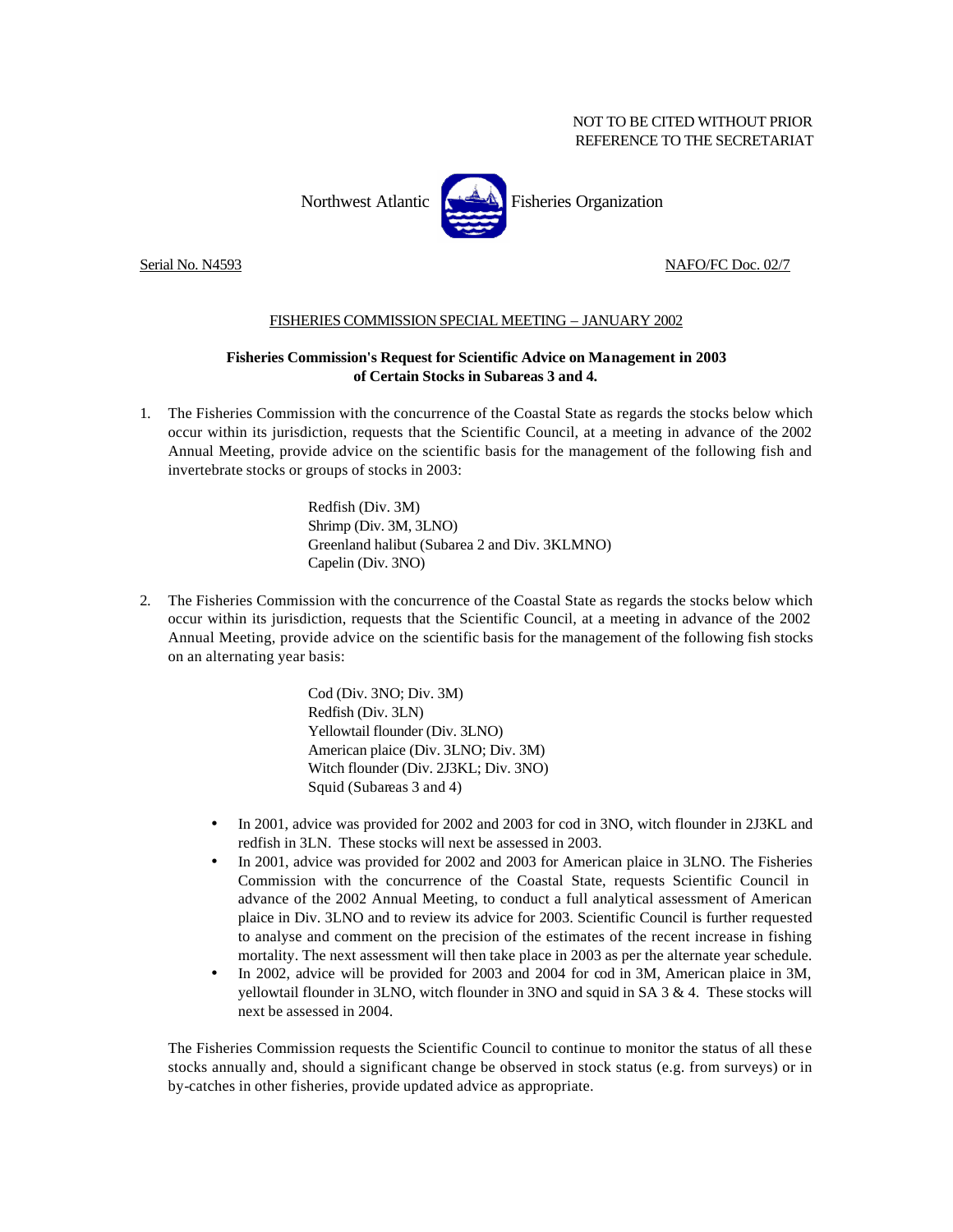- 3. The Commission and the Coastal State request the Scientific Council to consider the following in assessing and projecting future stock levels for those stocks listed above:
	- a) The preferred tool for the presentation of a synthetic view of the past dynamics of an exploited stock and its future development is a stock assessment model, whether age-based or ageaggregated.
	- b) For those stocks subject to analytical-type assessments, the status of the stocks should be reviewed and management options evaluated in terms of their implications for fishable stock size in both the short and long term. As general reference points, the implications of fishing at  $F_{0.1}$  and  $F<sub>2001</sub>$  in 2003 and subsequent years should be evaluated. The present stock size and spawning stock size should be described in relation to those observed historically and those expected in the longer term under this range of options.
	- c) For those stocks subject to general production-type assessments, the time series of data should be updated, the status of the stock should be reviewed and management options evaluated in the way described above to the extent possible. In this case, the general reference points should be the level of fishing effort or fishing mortality (F) which is calculated to be required to take the MSY catch in the long term and two-thirds of that effort level.
	- d) For those resources for which only general biological and/or catch data are available, few standard criteria exist on which to base advice. The stock status should be evaluated in the context of management requirements for long-term sustainability and the advice provided should be consistent with the precautionary approach.
	- e) Spawning stock biomass levels considered necessary for maintenance of sustained recruitment should be recommended for each stock. In those cases where present spawning stock size is a matter of scientific concern in relation to the continuing reproductive potential of the stock, management options should be offered that specifically respond to such concerns.
	- f) Information should be provided on stock size, spawning stock sizes, recruitment prospects, fishing mortality, catch rates and TACs implied by these management strategies for the short and the long term in the following format:
		- I. For stocks for which analytical-type assessments are possible, graphs of all of the following for the longest time-period possible:
			- historical yield and fishing mortality;
			- spawning stock biomass and recruitment levels;
			- catch options for the year 2003 and subsequent years over a range of fishing mortality rates (F) at least from  $F_{0.1}$  to  $F_{\text{max}}$ ;
			- spawning stock biomass corresponding to each catch option;
			- yield-per-recruit and spawning stock per recruit values for a range of fishing mortalities.
		- II. For stocks for which advice is based on general production models, the relevant graph of production as a function of fishing mortality rate or fishing effort. Age-aggregated assessments should also provide graphs of all of the following for the longest time-period possible:
			- exploitable biomass (both absolute and relative to  $B_{MSY}$ )
			- yield/biomass ratio as proxy for fishing mortality (both absolute and relative to  $F_{MSY}$ )
			- estimates of recruitment from surveys, if available.
		- III. Where analytical methods are not attempted, the following graphs should be presented, for one or several surveys, for the longest time-period possible:
			- time trends of survey abundance estimates, over:
				- an age or size range chosen to represent the spawning stock (SSB)
				- an age or size-range chosen to represent the fishable stock biomass
			- recruitment proxy or index for an age or size-range chosen to represent the recruiting population.
			- fishing mortality proxy, such as the ratio of reported commercial catches to a measure of the fishable stock.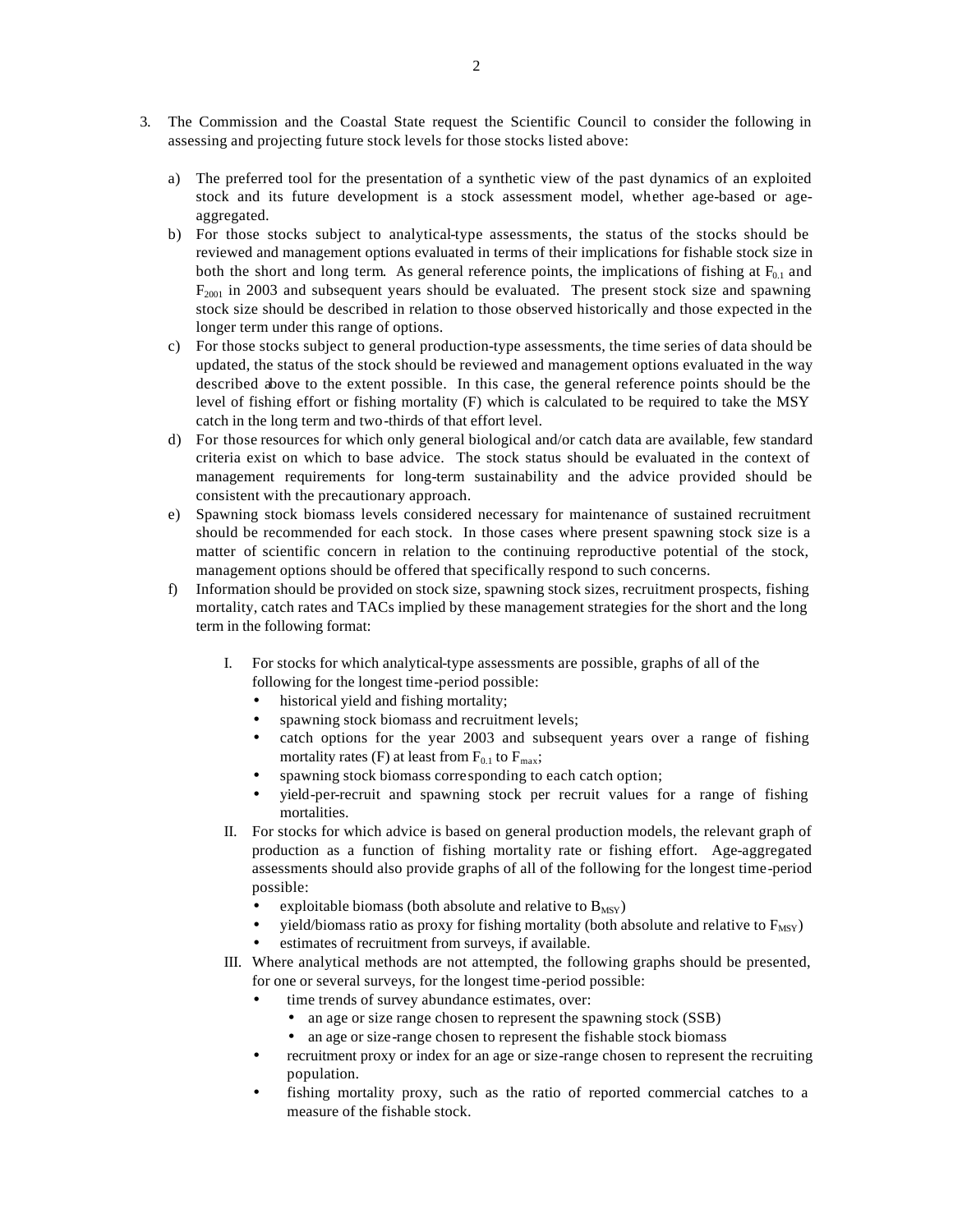For age-structured assessments, yield-per-recruit graphs and associated estimates of yieldper-recruit based reference points should be provided. In particular, the three reference points, actual F,  $F_{0.1}$  and  $F_{max}$  should be shown.

- g) For shrimp in Div. 3M, including the area in footnote 1 of Part I, G of the Conservation and Enforcement Measures (the 3L 'box'), Scientific Council is requested, in advance of the annual NAFO Meeting of September 2002, to provide information on the monthly distribution of shrimp by size as taken in the commercial fishery and to comment on these distributions in relation to the closed area of Div. 3M as defined by co-ordinates in footnote 2 of Part I, G of the Conservation and Enforcement Measures and the consequences to the stock of the following scenarios: a) closure of the area during June 1 through December 31, and b) no closure at any time.
- 4. Noting the progress made by the Scientific Council on the development of a framework for implementation of the Precautionary Approach, the Fisheries Commission requests that the Scientific Council provide the following information for the 2002 Annual Meeting of the Fisheries Commission for stocks under its responsibility requiring advice for 2003, or 2003 and 2004:
	- a) the limit and target precautionary reference points described in Annex II of the UN Fisheries Agreement indicating areas of uncertainty (when precautionary reference points cannot be determined directly, proxies should be provided);
	- b) information including medium term considerations and associated risk or probabilities which will assist the Commission to develop the management strategies described in paragraphs 4 and 5 of Annex II in the Agreement;
	- c) information on the research and monitoring required to evaluate and refine the reference points described in paragraphs 1 and 3 of Annex II of the Agreement; these research requirements should be set out in the order of priority considered appropriate by the Scientific Council;
	- d) any other aspect of Article 6 and Annex II of the Agreement which the Scientific Council considers useful for implementation of the Agreement's provisions regarding the precautionary approach to capture fisheries;
	- e) propose criteria and harvest strategies for re-opening of fisheries and for new and developing fisheries; and
	- f) to work toward the harmonization of the terminology and application of the precautionary approach within relevant advisory bodies.
- 5. In addition, the following elements should be taken into account by the Scientific Council when considering the precautionary approach:
	- a) Many of the stocks in the NAFO Regulatory Area are well below any appreciable level of  $B_{lim}$  or  $B_{\text{buf}}$ . For these stocks, the most important task for the Scientific Council is to inform on how to rebuild the stocks. In this context and building on previous work of the Scientific Council in this area, the Scientific Council is requested to evaluate various scenarios corresponding to recovery plans with timeframes of 5 to 10 years, or longer as appropriate. This evaluation should provide the information necessary for the Fisheries Commission to consider the balance between risks and yield levels, including information on the consequences and risks of no action at all.

References to "risk" and to "risk analyses" should refer to estimated probabilities of stock population parameters falling outside biological reference points.

- b) Where reference points are proposed by the Scientific Council as indicators of biological risk, they should be accompanied by a description of the nature of the risk incurred if the reference point is crossed (e.g. short-term risk of recruitment overfishing, loss of long-term yield, etc.)
- c) When a buffer reference point is proposed in order to maintain a low probability that a stock, measured to be at the buffer reference point may actually be at or beyond the limit reference